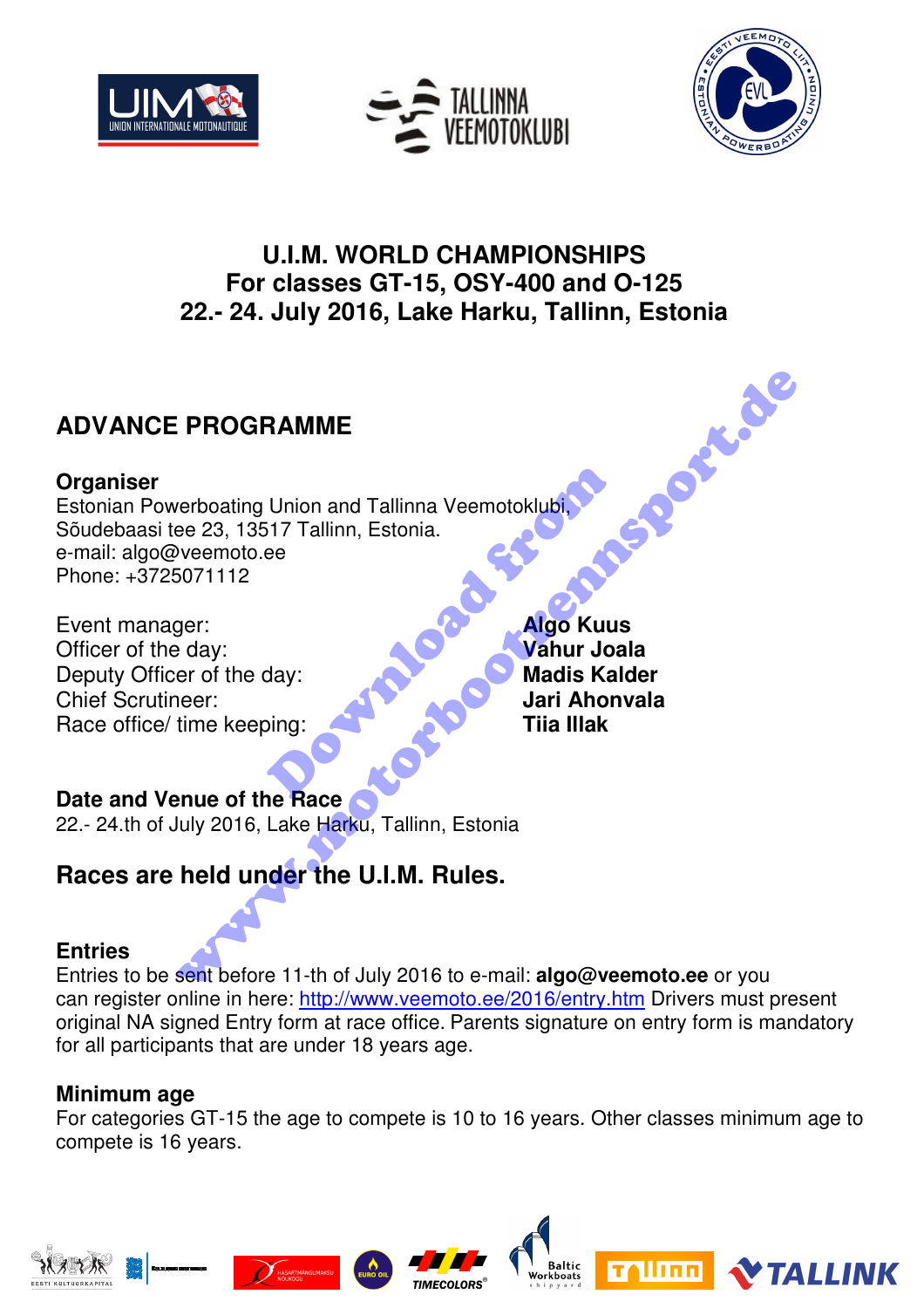#### **Publicity on the Boats**

The organizer reserves rights for advertisements on the boats as regulated in U.I.M. Rules 203.051.

#### **Insurance**

All drivers must present their valid personal international accident Insurance Policy. If the Insurance are included on some National Authorities Racing Licenses, they must be drawn up in English. Organizer has third-party insurance for the race, which is free for drivers.

#### **Racing Courses**

Racing courses are three buoy courses. For class GT-15 the lenght is 850 m as per U.I.M. Rule 302.1 Other classes the course lenght is 1500 m.

# **Race Format**

All classes have four heats and three best are scored by the U.I.M. scoring system. Class GT-15 race lenght is 8 laps, class O-125 race lenght is 6 laps and class OSY-400 race lenght is 5 laps. If the number of entered drivers in class GT-15 exceeds 18 (other classes 24 entries), qualification heats will be run per U.I.M. Rule 304.03. Each qualification heat will consist of 4 laps. the number of entered drivers in class G<br>
lification heats will be run per U.I.M. Rul<br>
s.<br>
d one-by-one.<br>
ad engine start per U.I.M. Rule 307. The<br>
ee laps.<br>
tails a payment of 150.- EUR for the drive Alternative four heats and three best are scored by the U.I.M. scoring system.<br>
Trace lenght is 8 laps, class O-125 race lenght is 6 laps and class OSY-<br>
5 laps. If the number of entered drivers in class GT-15 exceeds 18 (

# **Time Trial**

Time trials will be runned one-by-one.

#### **Starts and Restarts**

All heats will have a dead engine start per U.I.M. Rule 307. The start remains open until the first racer has made three laps.

#### **Buoys Damages**

Any buoy destruction entails a payment of 150.- EUR for the driver. It must be paid to the race secretary during the event.

#### **Prizes and Prize giving Ceremony**

The prize giving ceremony will take place at the race site after the technical inspections of hulls and engines. The Champions will receive medals provided by UIM. First six places will also receive Cups. The prizes are given to the winner themselves only wearing their racing suits or team uniforms and decent footwear.

# **Protests**

Any protests must be submitted to the Race Secretary in English according to UIM Rule 403. Protest fee is 80 EUR and it is payable in cash at the time of lodging the protest.

# **Noise Reductions**

Every driver is responsible that his engine does not exceed noise levels at all times as specified in U.I.M. Rule 504.







altic

llinn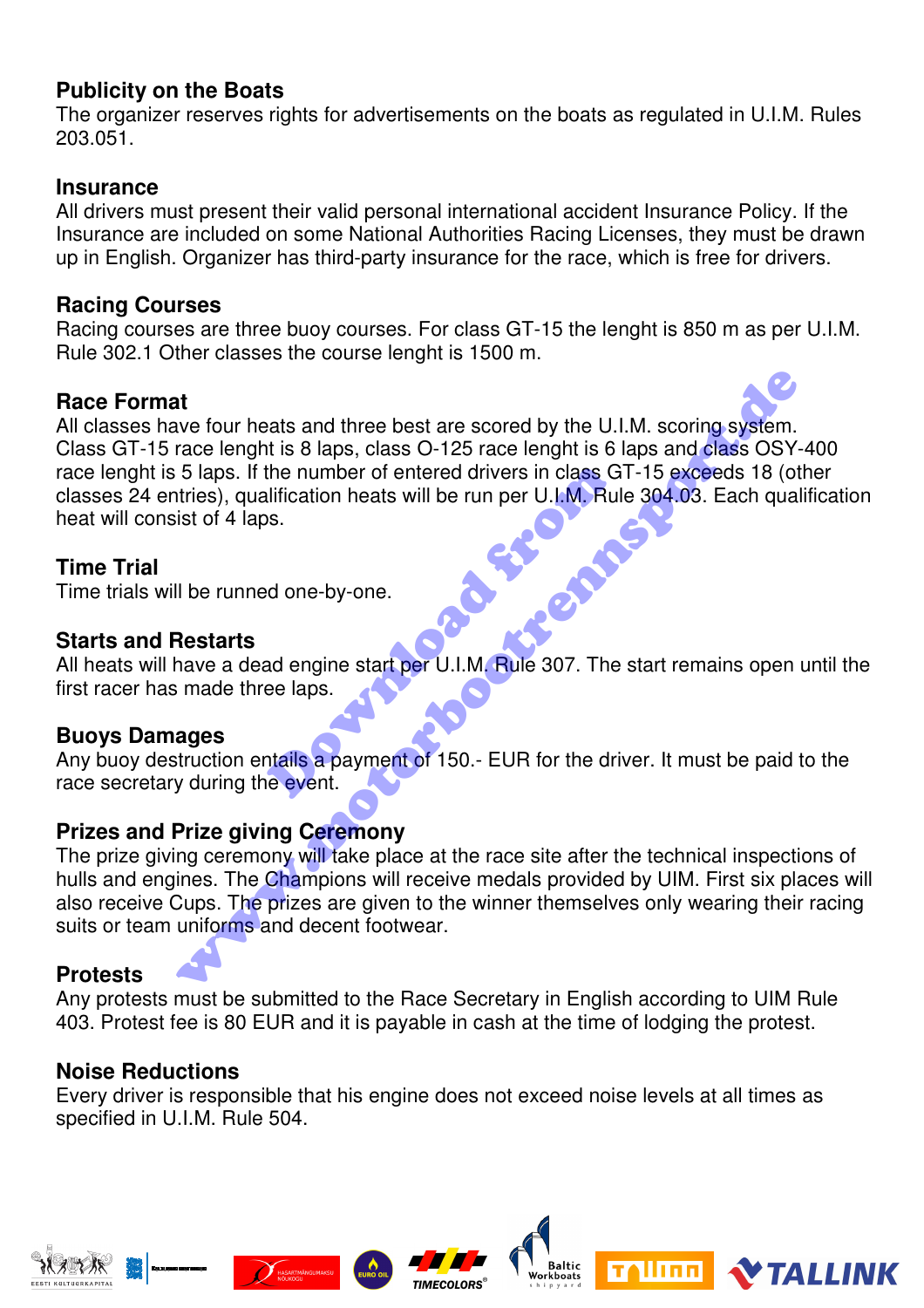#### **Fuel**

Drivers in classes GT-15 and OSY-400 use only gasoline fuel rated 95 RON. They are required to buy the fuel at the Euro Oil petrol station located 1 km from the boat park. Expected price about 1,20 EURO per liter.Technical Commission will take fuel sample for inspection from the same petrol station. Each driver should keep his bill of sale for the fuel from the above mentioned petrol station and if required, has to present it. Drivers in class O-125 must bring their own fuel. Fuel based on alcohol according to the UIM regulations Art. 508.05 and 508.06.

#### **Environment Protections**

Every driver is responsible to take care of the environment - an absorbent carpet to avoid any spillage to the ground must be used according the U.I.M. Rules 703

# **Transport Facilities**

No compensations for travel costs or for starting in the race will be paid.

#### **Visa**

Organizer will make Letter of Invitation for Visa supply for participants outside EU if necessary.

#### **Boat Park**

From 22.00 to 07.00 the boat park is closed and staying there is not allowed. It is strictly forbidden to prepare meals with camping equipment in the boat park. All drivers and crew members have to wear respectable clothing. Closed shoes on the starting grid are mandatory. In all classes every team get area 4x6 meters for tent. Smoking and drinking alcoholic beverages is prohibited in boat park. ter of Invitation for Visa supply for partic<br>
Perfection for Visa supply for partic<br>
Perfection and staying there is<br>
Perfection can be also with camping equipment in the boat<br>
respectable clothing. Closed shoes on the<br>
se **CONTABOT SET ANTIFY CONTROLL CONTROLL CONTROLL CONTROLL CONTROLL CONTROLL CONTROLL CONTROLL CONTROLL CONTROLL CONTROLL CONTROLL CONTROLL CONTROLL CONTROLL CONTROLL CONTROLL CONTROLL CONTROLL CONTROLL CONTROLL CONTROLL CON** 

# **Accommodation**

Accommodation is left to the participants. Participants and quests can choose the nearest hotels from the attached link: http://www.visittallinn.ee/eng/visitor/plan/accommodation If you need help with accomondation please contact event manager Algo Kuus.

# **Lodging and Board**

Participants and quests are invited for lodging in the Camping area near the boat park with their motor-homes, home-trailers, tents etc. In Camping area is electricity and nearby are showers and toilets. **No lodging fee.** Participants and quests can buy food in canteen which will be opened near to the Camping area.

# **Event informative website**

All information about event and racing results will be published in this website: https://sites.google.com/site/uimtallinn2016









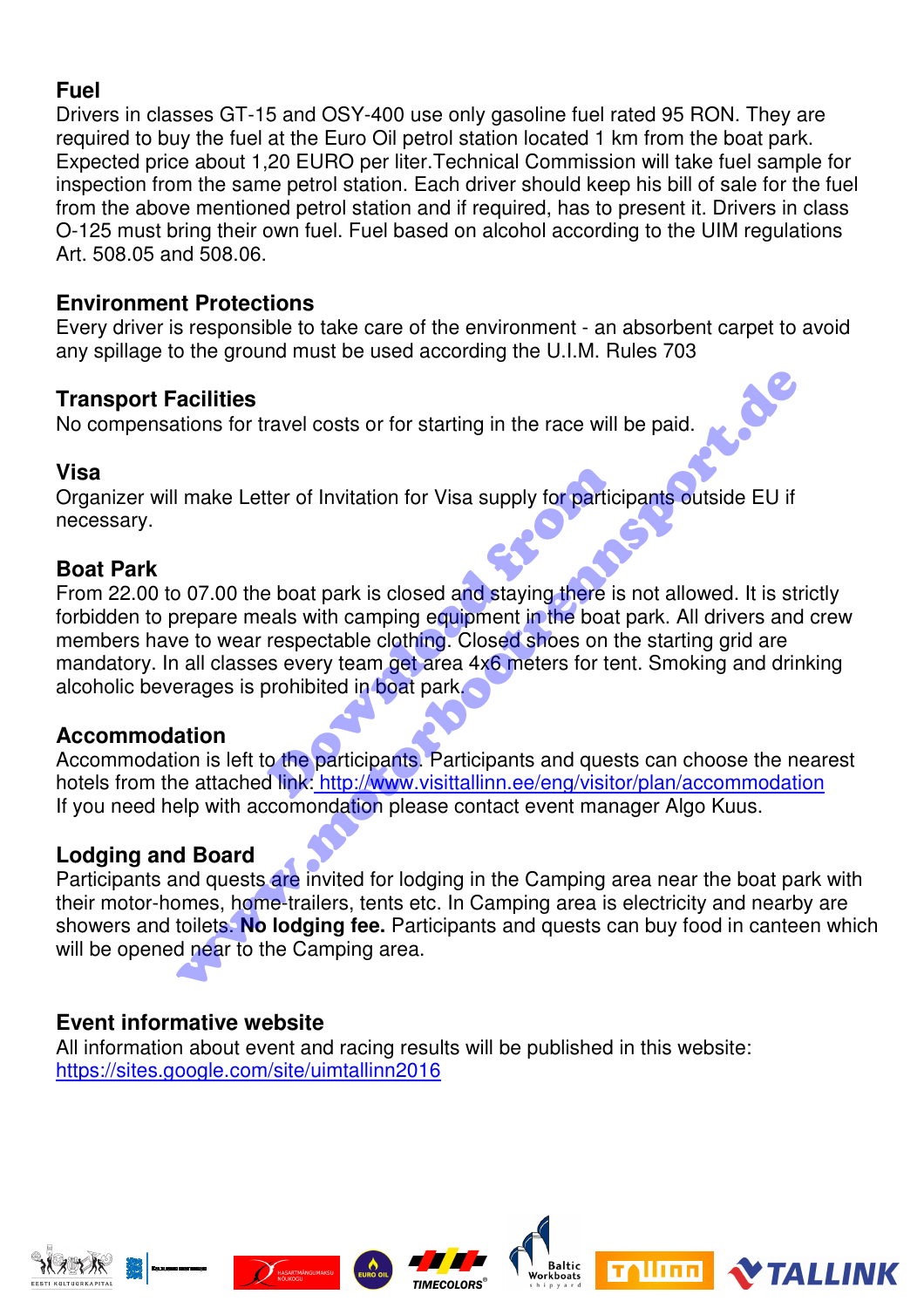# **Time schedule**

# **FRIDAY 22.07.2016**

- 12.00 20.00 Reception and technical inspection
- 20.00 21.00 Organizers meeting with UIM Commissioner

#### **SATURDAY 23.07.2016**

- 07.00 08.00 Reception and technical inspection
- 08.00 08.20 Drivers meeting
- 08.30 09.30 Free practice GT-15
- 09.30 10.30 Free practice OSY-400
- 10.30 11.30 Free practice O-125
- 11.45 14.45 Time trials or qualification heats (if necessary) actice OSY-400<br>actice O-125<br>als or qualification heats (if necessary<br>g Ceremony<br>OSY-400<br>GT-15<br>O-125<br>OSY-400<br>GT-15<br>O-125<br>ir Welcome Party 23.07.2016<br>
26.07.2016<br>
O Reception and technical inspection<br>
0 Drivers meeting<br>
0 Tree practice OSY-400<br>
0 The practice OSY-400<br>
0 Opening Ceremony<br>
0 1.Heat OSY-400<br>
0 1.Heat OSY-400<br>
0 2.Heat GT-15<br>
0 2.Heat GT-15<br>
0 Op
- 15.00 15.30 Opening Ceremony
- 15.40 16.00 1.Heat OSY-400
- 16.00 16.20 1.Heat GT-15
- 16.30 16.50 1.Heat O-125
- 17.00 17.20 2.Heat OSY-400
- 17.30 17.50 2.Heat GT-15
- 18.00 18.20 2.Heat O-125
- 19.00 23.00 Open-Air Welcome Party

# **SUNDAY 24.07.2016**

- 08.30 08.50 Drivers meeting
- 09.00 09.30 Free practice GT-15
- 09.30 10.00 Free practice OSY-400
- 10.00 10.30 Free practice O-125
- 11.00 11.20 3.Heat GT-15
- 11.30 11.50 3.Heat OSY-400
- 12.00 12.20 3.Heat O-125
- 13.00 13.20 4.Heat GT-15
- 13.30 13.50 4.Heat OSY-400
- 14.00 14.20 4.Heat O-125
- 16.00 17.00 Prize Giving Ceremony

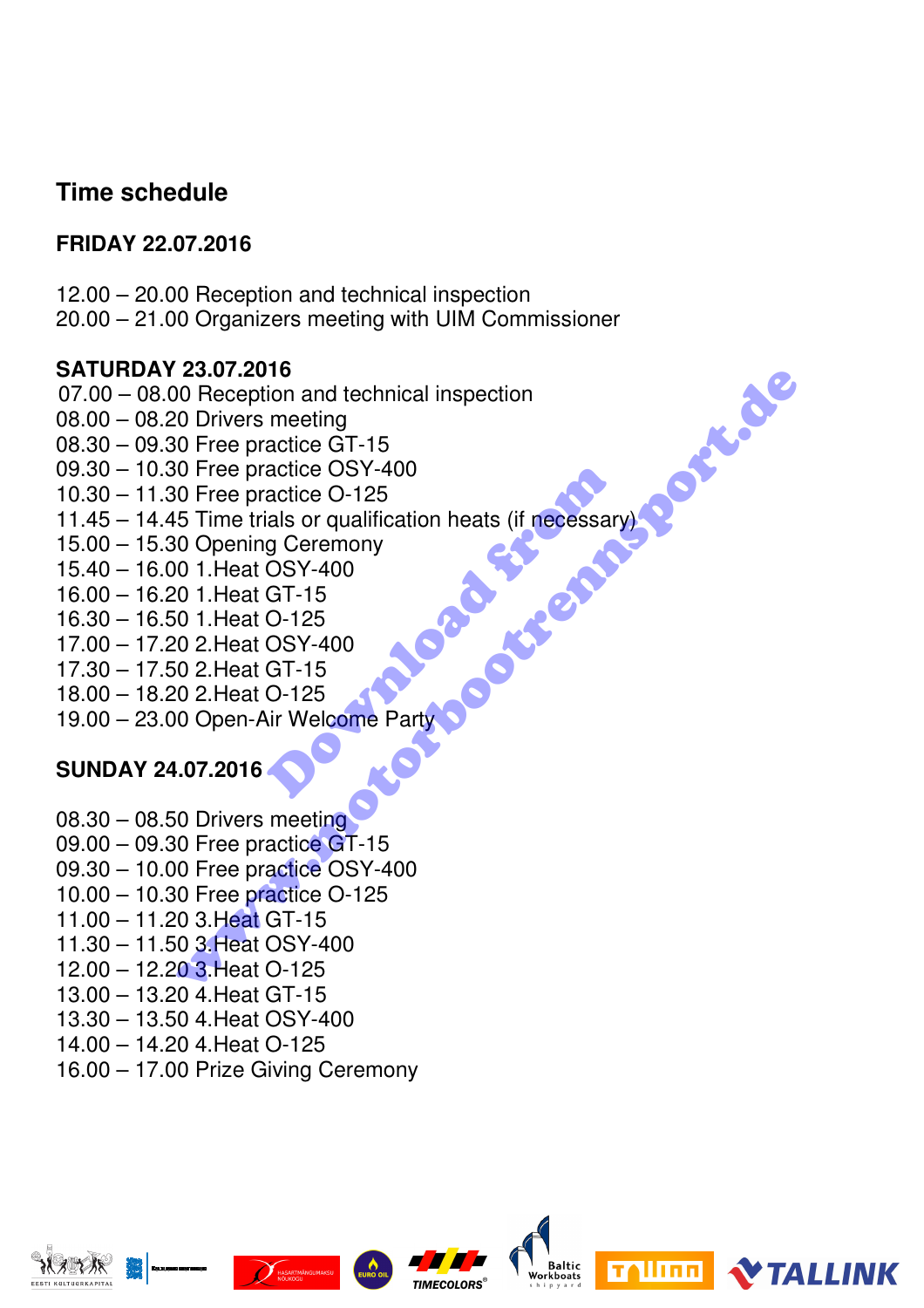

Map of the race course



Petrol station map

# Download from: www.motorbootrennsport.de